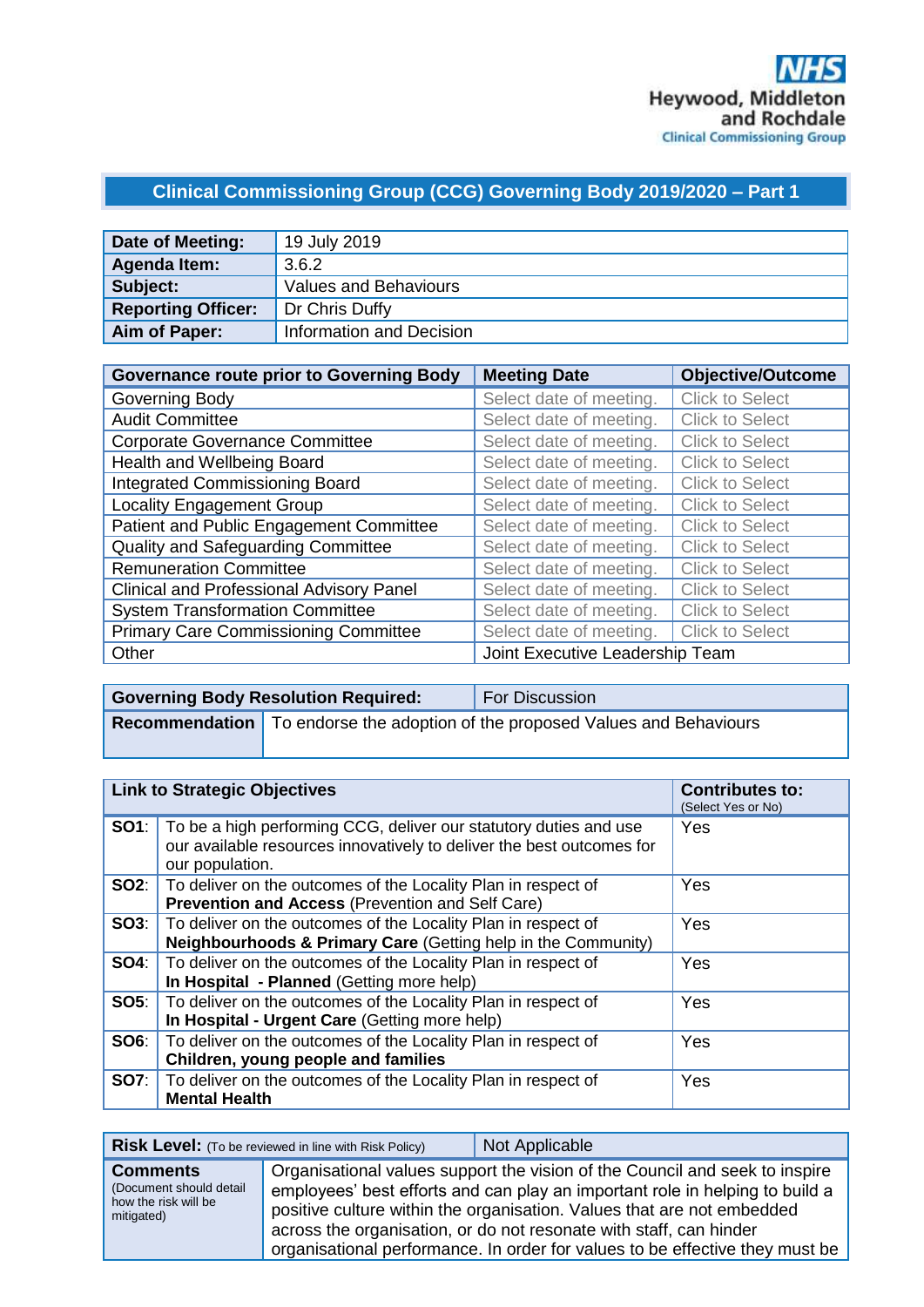

| credible and embedded across the organisation; as the current values are<br>seldom used or referred to, they have little positive impact on staff or |
|------------------------------------------------------------------------------------------------------------------------------------------------------|
| organisational performance. The main risk would therefore be around not<br>launching and embedding the new values and behaviours, and furthermore    |
| the risk of not following up on the recommendations contained within the<br>report.                                                                  |

| <b>Content Approval/Sign Off:</b>                                 |                       |
|-------------------------------------------------------------------|-----------------------|
| The contents of this paper have been<br>reviewed and approved by: | Chair, Dr Chris Duffy |
| <b>Clinical Content signed off by:</b>                            | Not applicable        |
| Financial content signed off by:                                  | Not Applicable        |

|                                                       | <b>Completed:</b> |
|-------------------------------------------------------|-------------------|
| Clinical Engagement taken place                       | Not Applicable    |
| Patient and Public Involvement                        | Not Applicable    |
| <b>Patient Data Impact Assessment</b>                 | Not Applicable    |
| Equality Analysis / Human Rights Assessment completed | Not Applicable    |

#### **Executive Summary**

The Joint Executive Leadership Team commissioned an independent review into what would constitute appropriate Values and Behaviours for the CCG and the Council going forward. Between November and December a number of focus groups and one-to-one interviews were conducted involving over 100 people including staff from across the CGG and the Council and stakeholders. On the basis of this review, the Joint Leadership Team are recommending introducing three new Values and associated Behaviours. The proposed values are: **Proud, Passionate, and Pioneering & Open**.

The Joint Leadership Team have endorse proposals to ensure that these new values are implemented and embedded across the organisation which include communication, embedding into recruitment, induction, Personal Development Reviews/ appraisals and training and development processes.

These recommendations were based on the conversations which took place over a six week period. Respondents found the organisation to have a 'passionate, friendly, professional and family like working atmosphere' and many people spoke of 'loving their job'. The independent reviewer observed how proud people were of the work they do and the difference they make to the people and borough of Rochdale. They found that the word 'pioneering' came up repeatedly as a reference to the Cooperative roots of the borough and also as a reference to the innovative nature of the work that we do. There was a clear passion for what we do that came across strongly in the discussions. To use the words *Proud*, *Passionate* and *Pioneering* would seem to reflect the feelings of the people associated with the borough.

Supporting the three new values: **Proud, Passionate, and Pioneering & Open**. are a number of behaviours for managers and staff associated with each value and these are attached as an Appendix to the report.

Going forward, it is proposed that the new values and behaviours are launched formally across the CCG and the Council. This launch would include staff briefings and various other methods of publicity. The new values would be incorporated into HR processes as appropriate with additional emphasis on training and development on equality, diversity and inclusion.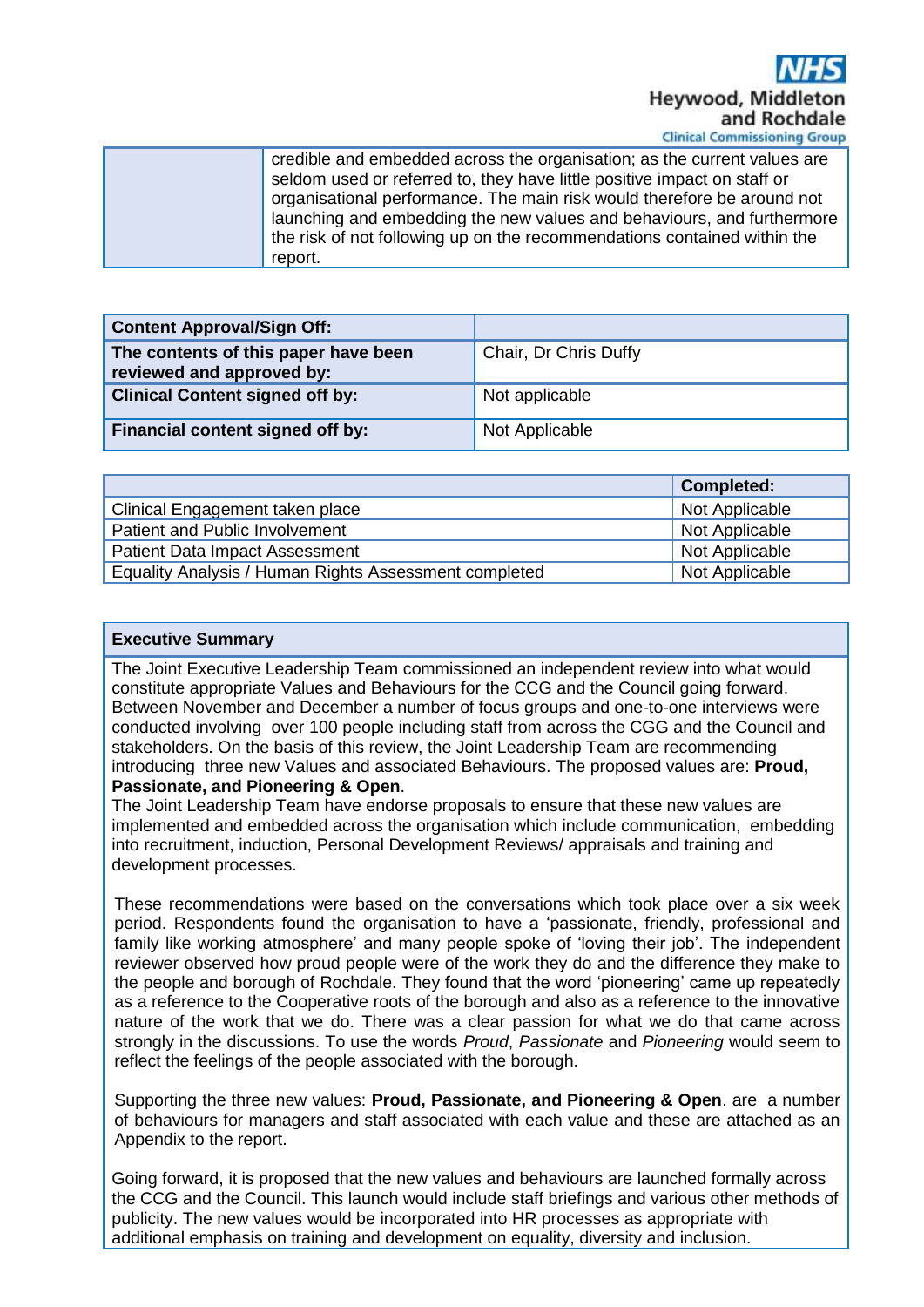## **Appendix 1**

### **Proposed new values**

#### **Pioneering & Open** in our approach

*We are ambitious for the people and place of Rochdale and will work collaboratively with local people and partners, building relationships based on respect and openness, to deliver the best possible outcomes*

#### **Proud** of the difference we make

*We will celebrate and share our achievements and act as Ambassadors for the borough of Rochdale*

#### **Passionate** about the diversity of the borough

*We love the diversity within our workforce and local communities and will strive for excellence in meeting different needs and aspirations*

## **Proposed behaviours**

#### **Pioneering & Open** in our approach

*We are ambitious for the people and place of Rochdale and will work collaboratively with local people and partners, building relationships based on respect and openness, to deliver the best possible outcomes*

#### Behaviours for everyone

I seek out opportunities to network with and learn from others and to put that learning or new ways of working into practice

I work closely with residents and partners to shape outcomes and design and deliver services

I recognise that I am spending public money and always look for the most efficient and effective way of doing that

I welcome opportunities to do things differently and respond positively to change and feedback

I am honest in all of my interactions with others and realistic about what is practical and affordable

I don't shy away from difficult conversations

Behaviours for managers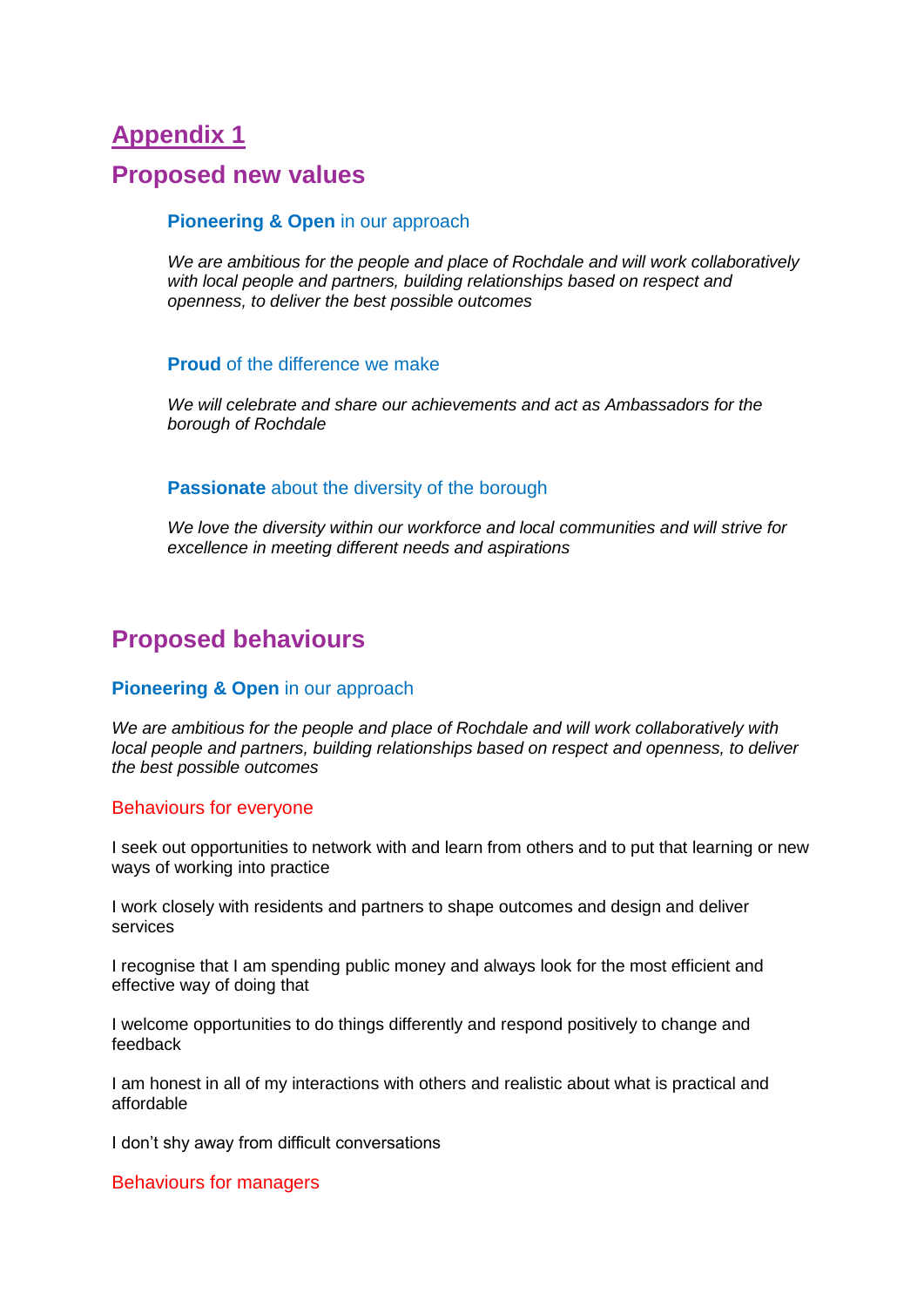I give people opportunities to use their initiative and try out new ideas making the most of their strengths and skills

I ensure people are clear about what we are trying to achieve and support people through coaching and feedback to do the best job they can

I allocate work fairly giving everyone a chance to develop and learn

I help people to understand the reasons for change and what it will mean for them

#### **Proud** of the difference we make

*We will celebrate and share our achievements and act as Ambassadors for the borough of Rochdale*

#### Behaviours for everyone

I am always positive when talking about the borough and the work we do

I seek out opportunities to talk about our achievements

I congratulate others when things have gone well

I understand how my own positive behaviour reflects positively on the reputation of the borough

#### Behaviours for managers

I recognise and acknowledge when work is done well and make sure credit is given to my team and individuals within it

I tell my team about the great things we are doing and encourage them to share with others

#### **Passionate** about the diversity of the people we serve

*We love the diversity within our workforce and local communities and will strive for excellence in meeting different needs and aspirations*

#### Behaviours for everyone

I have positive and respectful relationships with my colleagues, residents and partners regardless of their background, social identity or circumstances

I avoid making assumptions about people and ensure I listen to their experiences and perspective before making a decision or taking action

I always try to do things with people rather than to them

I understand that one size does not always fit all and that it is fair to take account of people's differences in my work